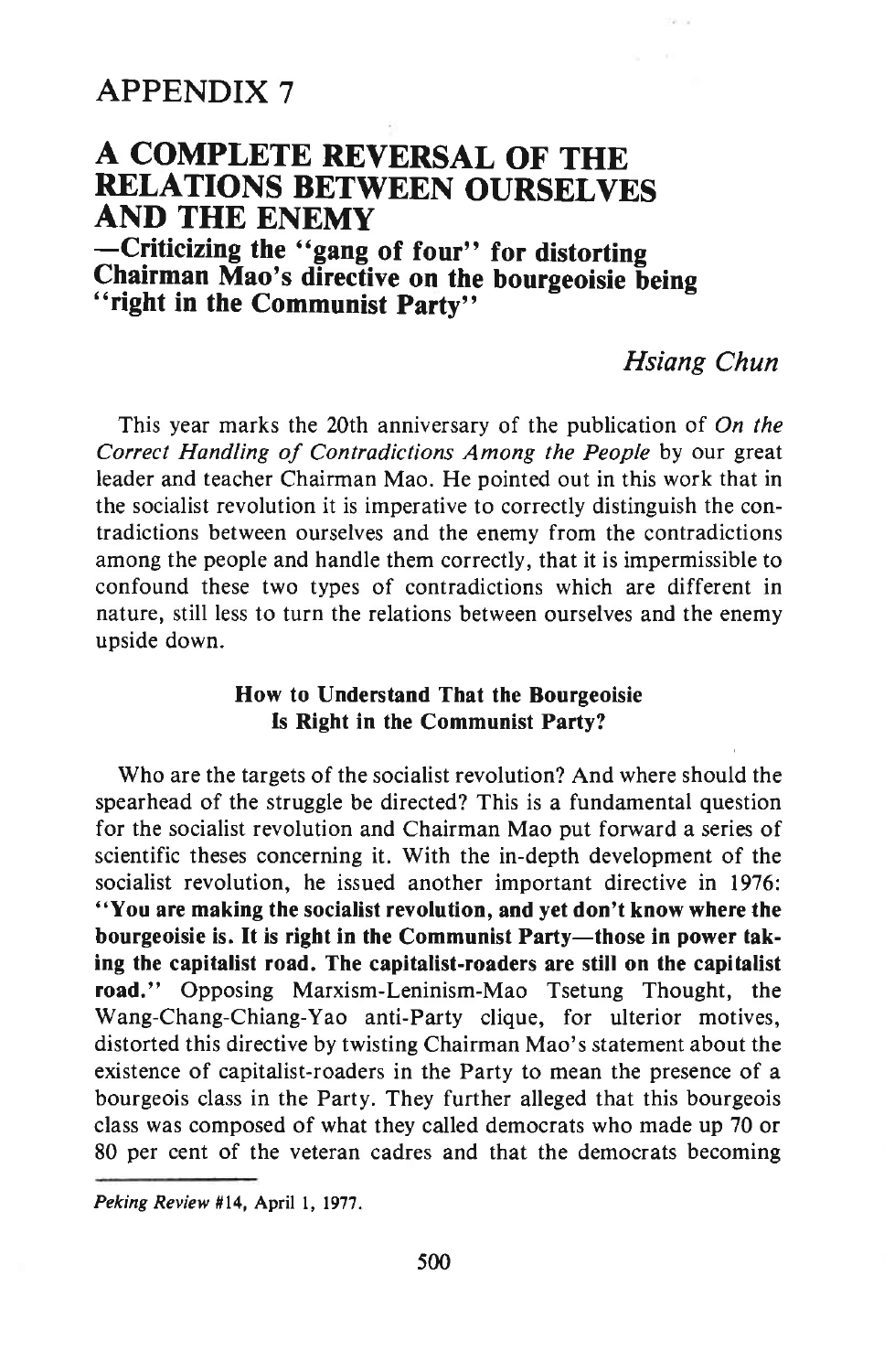capitalist-roaders was an inevitable rule. Using the mass media in its hands, the "gang of four" churned out numerous articles and statements to publicize this nonsense. The motive was to overthrow, as a reactionary class, a large number of responsible Party, government and army comrades of the central authorities and various localities who uphold Chairman Mao's revolutionary line, thereby clearing the way for them to usurp Party and state power, subvert the dictatorship of the proletariat and establish a fascist dictatorship.

The "gang of four" frequently clamoured: "The capitalist-roaders who are still on the capitalist road are a whole layer of people" and "this whole layer of people is a problem that needs to be solved." Just what did they mean by "a whole layer of people"? An explanation of this, nebulous and yet full of import, was given by the counterrevolutionary hack-writer Yao Wen-yuan who remarked: "It is all right to speak of a whole layer of people; but, in writing it is still necessary to refer to it as a class." The mass media then under the gang's control put it even more bluntly: "Chairman Mao says the bourgeoisie is right in the Communist Party. It is our view that the bourgeoisie he is talking about here refers to a class as a whole."

This absurd view presented by the "gang of four" through the mass media under its control maliciously distorted the meaning of Chairman Mao's directive that the bourgeoisie is "right in the Communist Party." Having pointed that "the bourgeoisie is right in the Communist Party," Chairman Mao immediately added these words: "those in power taking the capitalist road." If one reads the whole sentence, it is quite clear that the bourgeoisie referred to by Chairman Mao here means those Party persons in power taking the capitalist road. Chairman Mao had expounded this idea on many occasions. "Those in power taking the capitalist road"-this scientific concept was put forward by Chairman Mao in two previous documents: Some Current Problems Raised in the Socialist Education Movement in the Rural Areas in 1965, and the Decision of the Central Committee of the Chinese Communist Party Concerning the Great Proletarian Cultural Revolution in 1966. In the May 16, 1966 Circular of the Party Central Committee, he again put forward the scientific concept on "those representatives of the bourgeoisie who have sneaked into the Party, the government, the army and various spheres of culture." Those Party persons in power taking the capitalist road and the representatives of the bourgeoisie in the Party, as referred to by Chairman Mao, are one and the same concept. Unless someone intentionally wants to distort the meaning, it is quite obvious that when Chairman Mao said that the bourgeoisie is right in the Communist Party, he meant those in power taking the capitalist road or the representatives of the bourgeoisie in the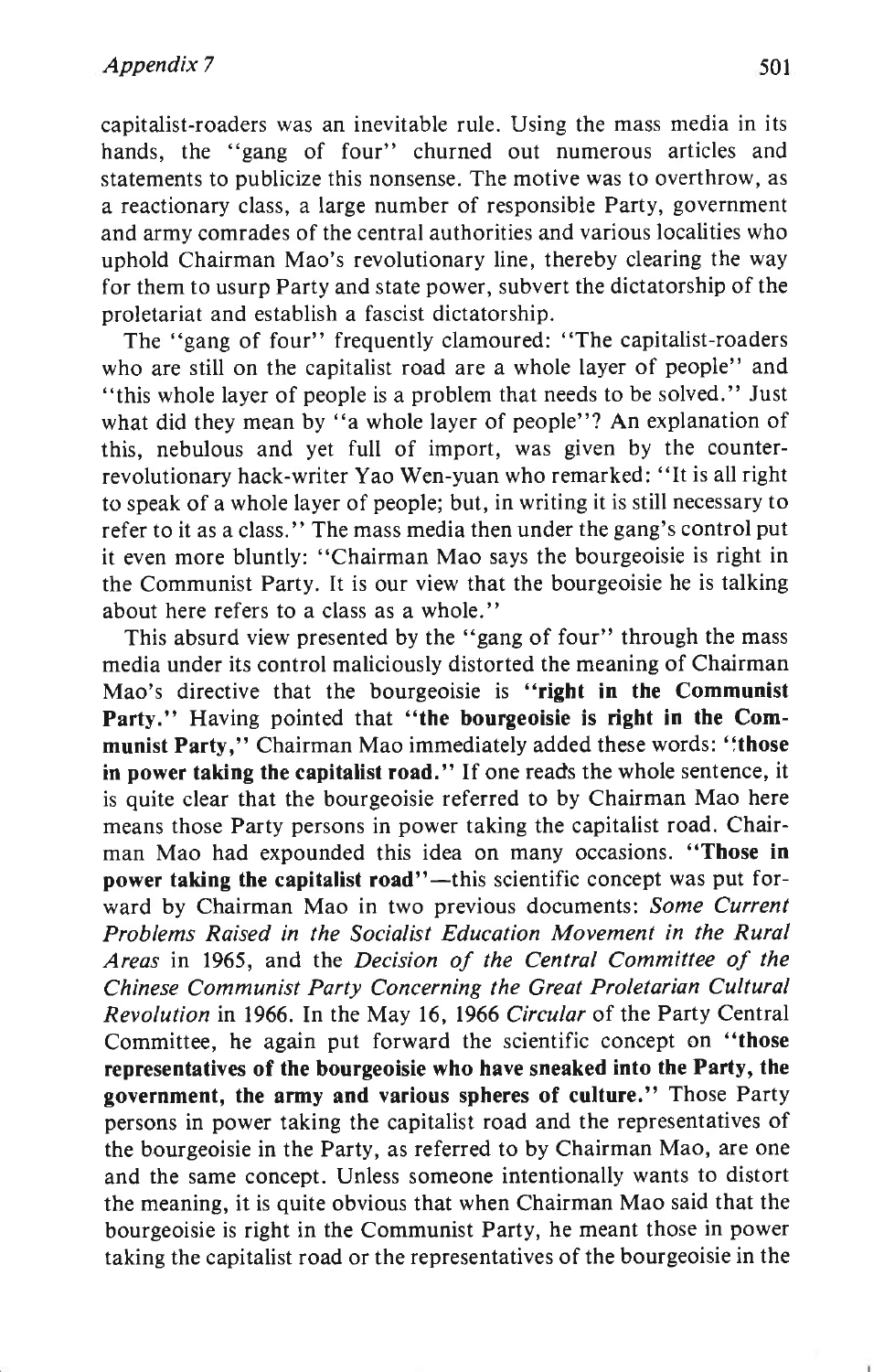Why is it that representatives of the bourgeoisie can emerge in the Communist Party? This is because inner-Party struggle is not isolated but is always a reflection of the class struggle in society. The proletariat and the bourgeoisie are two antagonistic classes coexisting in a single social entity. They struggle against each other and at the same time are interconnected and interpenetrate politically, ideologically and organizationally. Bourgeois representatives inevitably emerge in the Party as a result of bourgeois penetration of the proletariat. Indeed, there have always been representatives of the bourgeoisie in our Party from the day of its founding in 1921. The main political representatives of the bourgeoisie at that time, however, were not in the Party but outside the Party. In the period of the new-democratic revolution, our Party's struggle against imperialism, big landlords and the big bourgeoisie found expression, in a concentrated form, in our struggle against their political representative, namely, Chiang Kai-shek's Kuomintang.

After the Kuomintang reactionaries were toppled, other political representatives of the bourgeoisie outside the Party began emerging, such as the Chang-Lo alliance\* which appeared in 1957. After the socialist transformation of the ownership of the means of production was in the main completed in 1956 and the socialist revolution won <sup>a</sup> decisive victory on the political and ideological fronts, the political representatives of the bourgeoisie outside the Party fell into disrepute. Thus, it became increasingly difficult for them to take command and openly engage the proletariat in a trial of strength in their bid to subvert the dictatorship of the proletariat. Under these historical conditions, as the socialist revolution deepens, a question of great importance, both in theory and practice, arises: Is the bourgeoisie still around? Does class struggle still exist? Where after all are the main political representatives of the bourgeoisie? In view of this situation, Chairman Mao advanced the theory of continuing the revolution under the dictatorship of the proletariat and brought up the issue of "those in power taking the capitalist road." This points to the fact that the emphasis of our Party's struggle against the bourgeoisie has shifted to within the Party and those Party persons taking the capitalist road have become the chief representatives of the bourgeoisie.

When members of the "gang of four" and the mass media under their control spread the idea that there was a bourgeois class inside the Party, they completely ignored the fundamentals of Marxism. It is

rThis refers to Chang Po-chun and Lo Lung-chi, ringleaders of the bourgeois Rightists who attacked the Party in 1957. The aim of this reactionary alliance was to overthrow the Chinese Communist Party, and replace the dictatorship of the proletariat in China with the dictatorship of the bourgeoisie.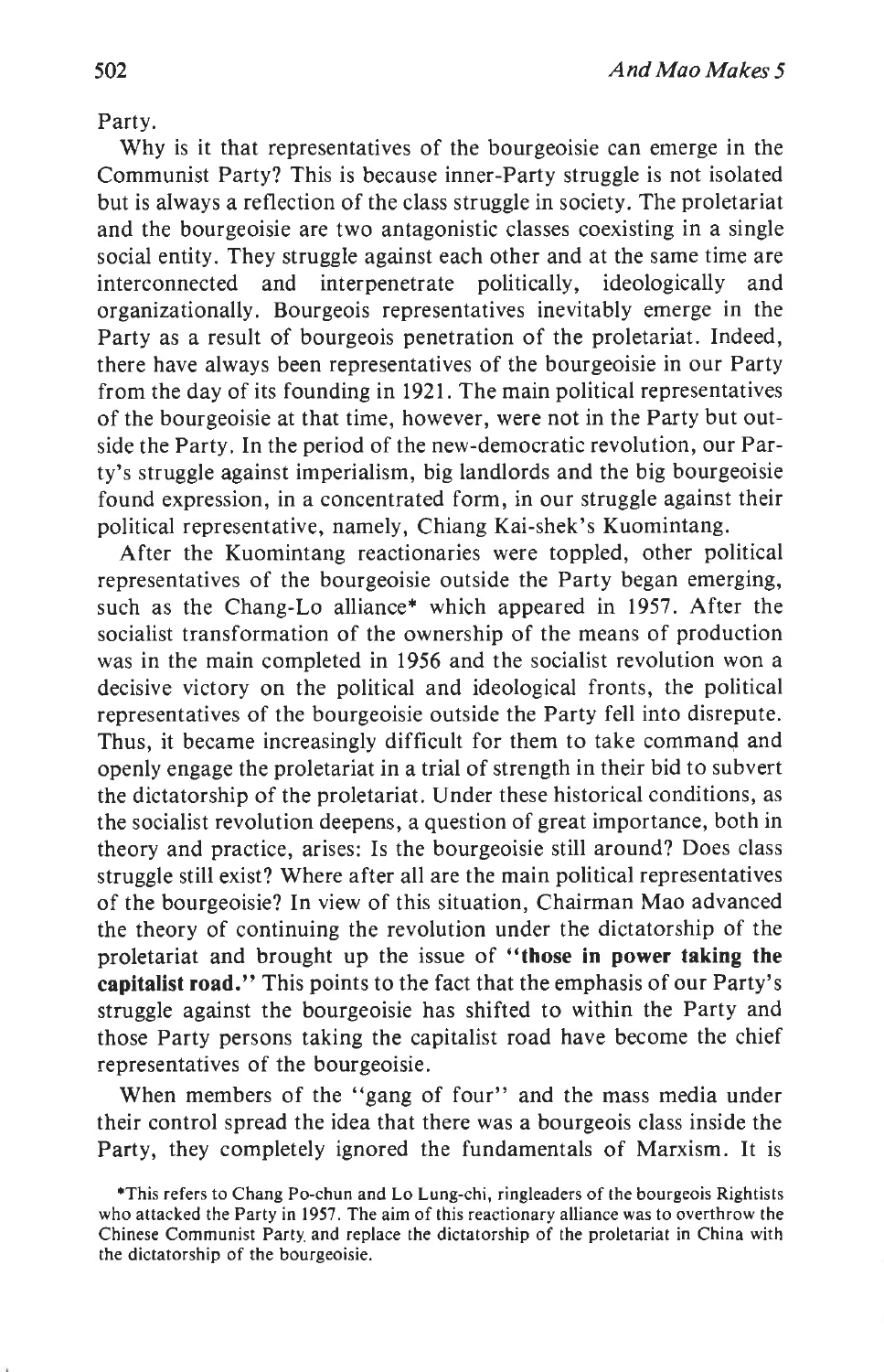common knowledge that a society is divided into classes and political parties are political groupings representing certain classes. It is true that political parties emanate from classes, but never the other way around. Inside the party of the proletariat, representatives of the bourgeoisie or bourgeois factions do and will inevitably emerge, but certainly not <sup>a</sup> bourgeois class. When the "gang of four" insisted on saying there was a bourgeois class inside the Communist Party of China, they were trying to negate our Party's proletarian nature.

### Do Yeteran Cadres Inevitably Become Capitalist-Roaders?

The "gang of four" propagated through the mass media the view that the "bourgeoisie inside the Party" evolved from the veteran cadres who had joined the Party in the period of the democratic revolution. They claimed this was "an irrevocable law" and the "dialectics of history" and so on and so forth. Chiang Ching said: "Over 75 per cent of the veteran cadres inevitably change from being democrats to capitalist-roaders." What were the democrats like according to the gang and its mass media? They used the strategem of borrowing words from Marx, Engels and Lenin describing the bourgeois and pettybourgeois democrats of their times to smear our cadres who had joined the Party during the period of China's new-democratic revolution. Marx and Engels were talking about the old democrats of l9th-century Western Europe and Lenin was speaking of the old democrats of Russia at the beginning of the 20th century. These old democrats of Western Europe and Russia certainly cannot be equated with our Party cadres who joined the Party in the new-democratic revolution before the founding of New China and the revolutionary and historical conditions they lived under were entirely different.

The majority of our veteran Party cadres who joined the revolution during that period took part in the democratic revolution not as old bourgeois democrats but as Communists fighting for the cause of communism. They took part in the democratic revolution not merely to carry out the historical mission of overthrowing imperialism and feudalism in a thoroughgoing way but also to build socialism and finally realize the ideal of communism in China. In On Democracy (sic) pub-Iished in 1940 and his other works, Chairman Mao dealt in an all-round way with the theory, Iine and policies of the new-democratic revolution. These writings also showed the distinction and the inter-relationship between the democratic and socialist revolutions in China. They further armed the Chinese Communists and revolutionary people ideologically and enabled most Party members to see clearly that their taking part in the democratic revolution was to prepare conditions for the socialist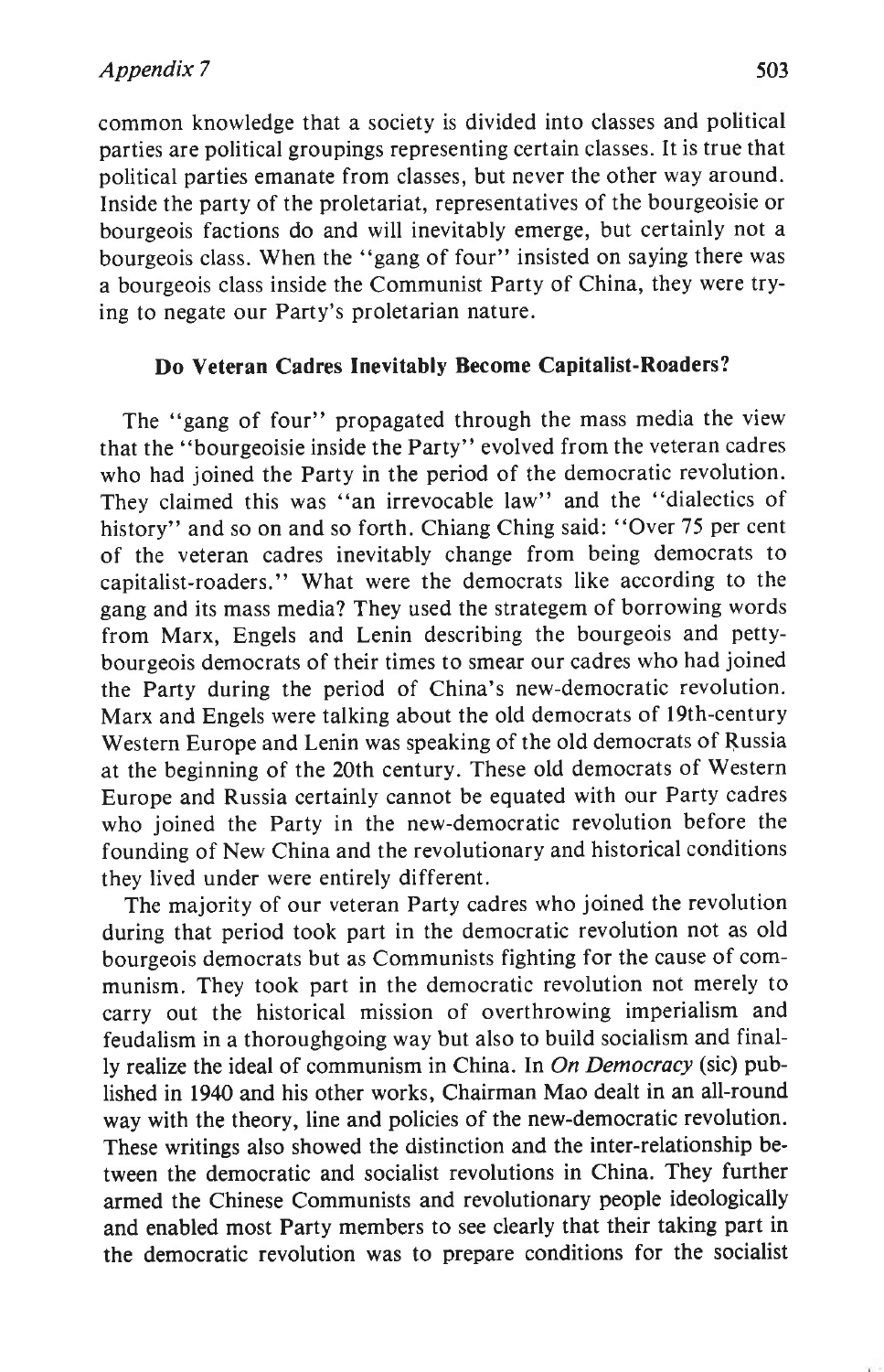revolution.

Though varying in degree with one another, most cadres who joined the Party in the period of the new-democratic revolution were ideologically prepared for the socialist revolution that would follow. In that period our Party always attached great importance to educating Party members in communism. Whether in the revolutionary army units, the revolutionary base areas or regions under the rule of the reactionaries, Party cadres and most Party members maintained close ties with the labouring people wherever they worked. They had a strong sense of proletarian organization and discipline and led an extremely hard life in the long revolutionary struggles. All this shows that they had a high-level proletarian consciousness. As the backbone force in the revolutionary struggles in the new-democratic revolution, they united and led the masses in waging most arduous struggles against the class enemies, stood severe tests and tempered themselves.

The revolutionary task of our Party in this period was to overthrow the big bourgeoisie, which was an important component part of the entire bourgeoisie, and abolish bureaucrat capital which accounted for <sup>a</sup> large proportion of the capitalist economy. We had established the socialist publicly owned economy and the semi-socialist co-operative economy in every revolutionary base area and upheld the leadership of the proletariat represented by the Communist Party. All these were factors of socialism in the new-democratic revolution. It was precisely because the Party members had, to some extent, ideologically prepared themselves for socialism that, in the more than 25 years of socialist revolution since the founding of New China, the majority of the veteran cadres have been able, under the leadership of the Party and working together with new cadres, to lead the people of the whole country in accomplishing the socialist transformation of the means of production and winning victories in many major struggles in the socialist revolution on the political and ideological fronts. Particularly, they have tempered themselves in the Great Proletarian Cultural Revolution. Thanks to all this, their level of consciousness in socialist revolution has been greatly enhanced. Therefore, they have nothing in common with that type of bourgeois democrats of Western Europe and Russia or the old democrats outside the Party in our country.

Does this mean that every cadre who joined the Party in the period of the new-democratic revolution was fully prepared ideologically for the socialist revolution at the time? No. They knew then that a socialist revolution would follow, and as far as this is concerned, they were mentally prepared. But how should the socialist revolution be carried out, what problems might arise in the course of the revolution, how should these problems be solved and other questions can only be raised and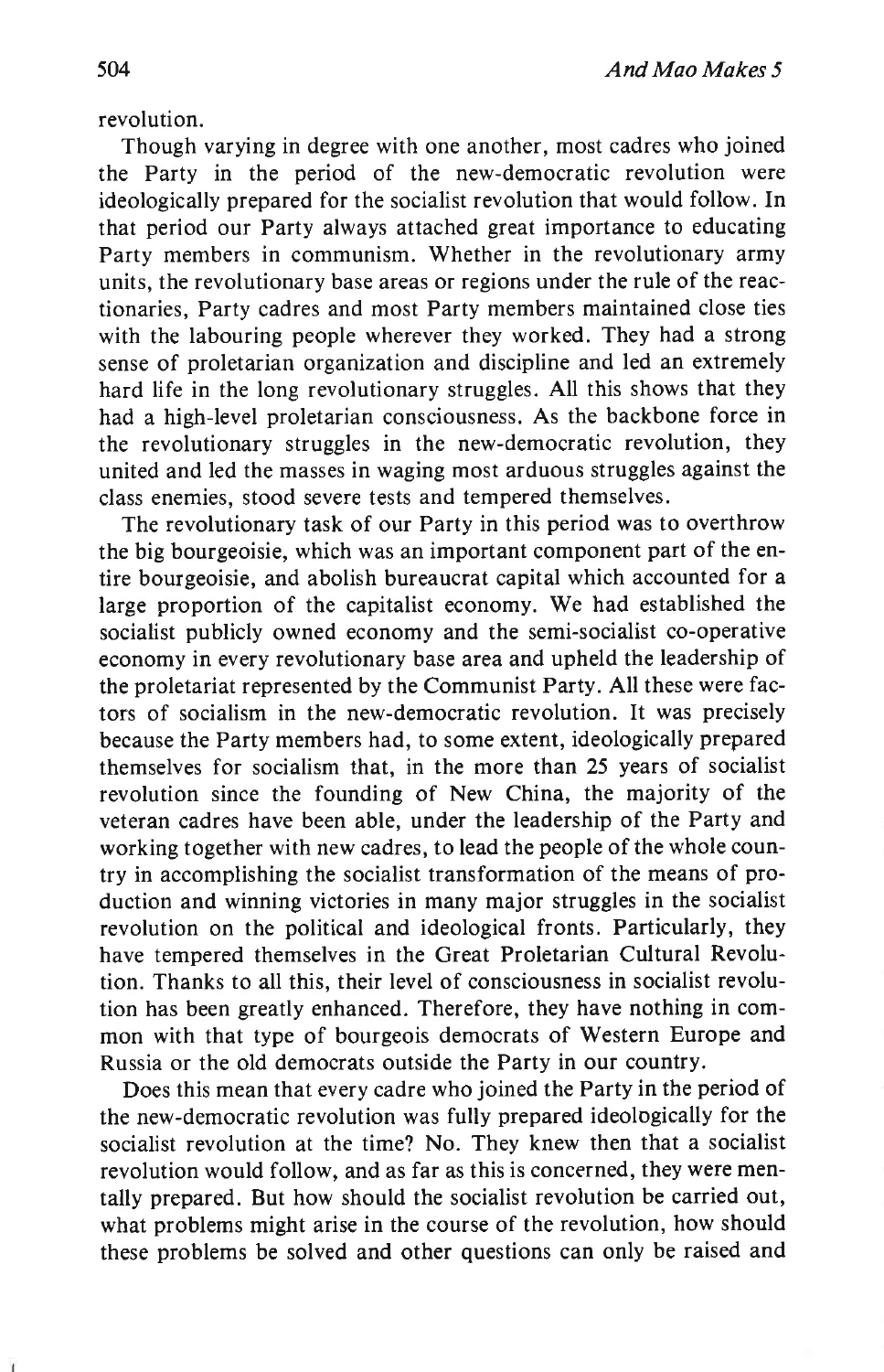grasped by people through revolutionary practice and in the course of its development. Moreover, owing to the difference in class origin, in background and experience, and in education, tempering and level of political consciousness, their ideological preparation and understanding of various problems arising during the socialist revolution inevitably vary in degree. As far as this goes, they were at that time inadequately prepared ideologically for the socialist revolution. As Chairman Mao pointed out, among the veteran cadres there are some comrades who still remain at the stage of the bourgeois democratic revolution ideologically and who fail to understand the socialist revolution, are at loggerheads with it and even oppose it.

The "gang of four" and the mass media it controlled asserted that cadres who had joined the Party in the period of the new-democratic revolution "have only the experience of taking the capitalist road." The gang could not understand that it is just because our Party has <sup>a</sup> great number of such veteran cadres who participated in the newdemocratic revolution and accumulated a wealth of experience that our country's socialist revolution and construction can have developed rather smoothly. Lenin made the following appraisal of Marx and Engels who took part in the struggle of the democratic revolution: "They both became socialists after being democrats, and the democratic feeling of hatred for political despotism was exceedingly strong in them. This direct political feeling, combined with a profound theoretical understanding of the connection between political despotism and economic oppression, and also their rich experience of life, made Marx and Engels uncommonly responsive *politically.*" (Frederick Engels.) Lenin's remark reveals the truth-how very important and valuable it is for people taking part in socialist revolution to have rich experience in democratic revolution.

Chairman Mao said that the prolonged struggles in our country's democratic revolution "have trained not only a large core of cadres capable of running the Party and the state, but also a large core of cadres capable of running the army. These achievements are the flower of the revolution, watered by the blood of countless martyrs, a glory that belongs not only to the Chinese Communist Party and the Chinese people, but also to the Communist Parties and the peoples of the whole world." (Problems of War and Strategy.) A greater part of this large force later becomes the important core of the leadership of the Party, government and army at various levels in the period of socialist revolution. Under Chairman Mao's leadership, they have played a still greater role for the great cause of socialist revolution and socialist construction. Moreover, our Party's revolutionary line and fine traditions ard working methods are not without their source; they originate from the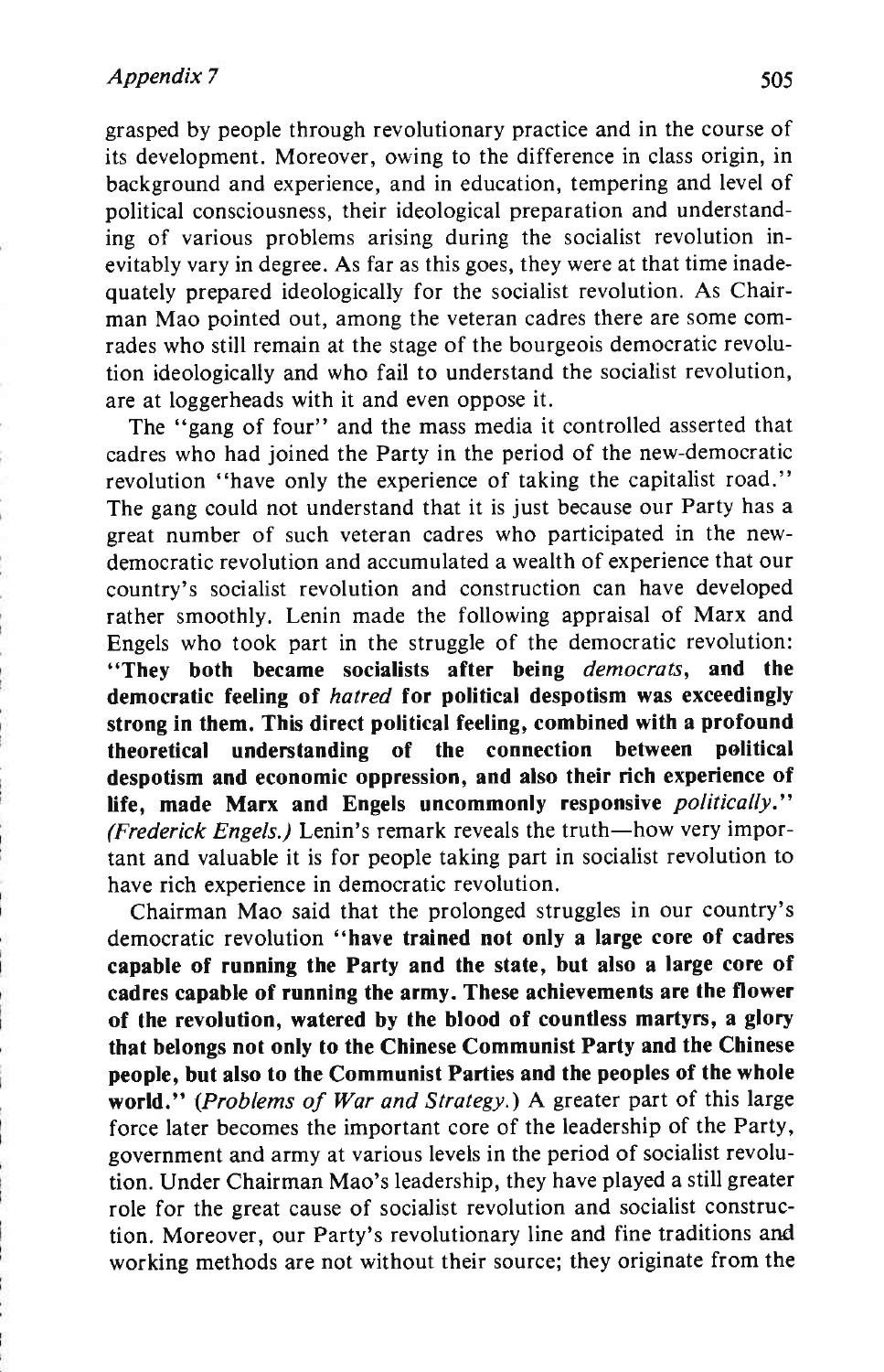practice of the great revolutionary struggle and are the scientific summary of the experience gained in the long and complex revolutionary struggles of the masses led by our Party cadres and Party members.

Veteran cadres are our Party's valuable assets not only because they have taken part in this practice themselves, but also because they have been able to apply this experience to various complicated situations. The "gang of four's" slander that veteran cadres "have only the experience of taking the capitalist road" actually amounts to a total negation of the great practice of China's new-democratic revolution and socialist revolution, and hence a complete denial of Mao Tsetung Thought which integrates the universal truth of Marxism with the concrete practice of the Chinese revolution. This fully reveals that the gang is completely ignorant of the Chinese revolution led by Chairman Mao and harbours inveterate hatred for it.

It is an inevitable historic phenomenon that some people of pettybourgeois origin who joined the political party of the proletariat during the democratic revolution brought with them various non-proletarian ideas and political demands. As Lenin pointed out: "And there is nothing bad about that. The historic task of the proletariat is to assimilate, re-school, re-educate all the elements of the old society that the latter bequeaths it in the shape of offshoots of the petty bourgeoisie." (The Faction of Supporters of Otzovism and God-Building.) Marxist-Leninist theory and the practice of the Chinese revolution show that the proletariat is the greatest class in human history and, ideologically, politically and in strength, it is the most powerful revolutionary class and can assimilate elements of pettybourgeois origin and re-educate them into proletarian revolutionary fighters to augment its own strength. At the same time, it can preserve the purity of its ranks by purging those persons who, in the test of revolutionary struggle, have shown themselves to be retaining their original class stand and have refused to be re-educated. The building up of our Party over more than 50 years under the guidance of Chairman Mao's thinking on Party building has been a process in which the Party has continually replenished and expanded its ranks.

This process of assimilating and culling is particularly marked in our Party building. This is because China is a country with an extremely large petty bourgeoisie and our Party has a very large membership from this class which virtually surrounds it. This unusual social condition makes the struggle to resist encroachment by bourgeois and pettybourgeois ideology and the task of re-educating and remoulding Party members extremely arduous for our Party. At the same time, however, the fact that the main form of China's revolution was armed struggle involving long years of bitter fighting under extremely harsh cir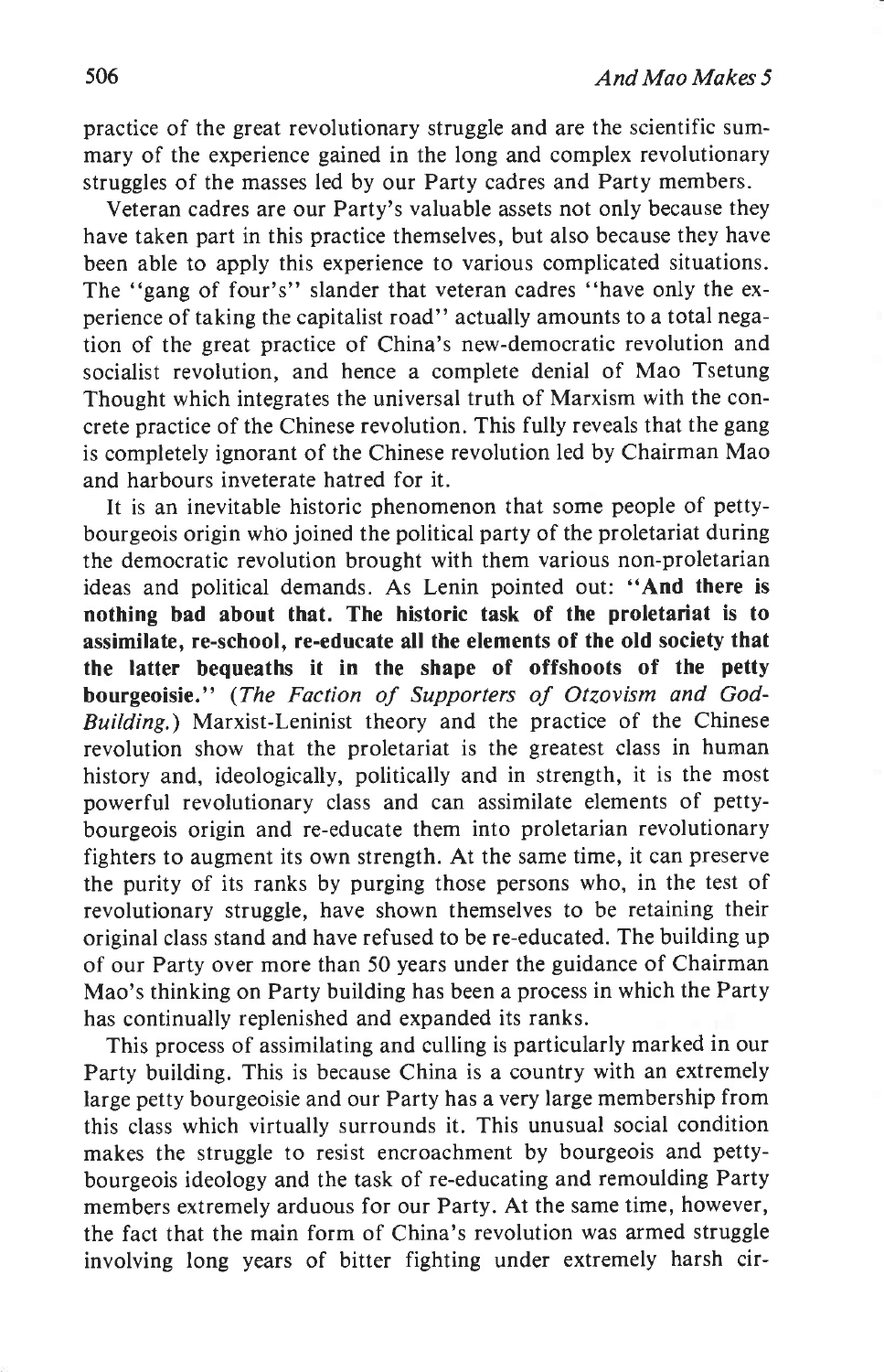cumstances provided favourable conditions for re-educating and remoulding these Party members.

Under Chairman Mao's leadership, the great majority of our Party members have stood the severe test of the protracted revolutionary struggle and unswervingly followed the Party in continuing the revolution. Some failed to do so. They stagnated and fell by the wayside, and even became renegades. This inevitably occurs in the course of a revolution. It has happened before and will happen again, but always only an extremely small minority is involved. When Chairman Mao made his basic appraisal of Party cadres during the Great Proletarian Cultural Revolution, he said: "We must be confident that over 90 per cent of the cadres are good or comparatively good. Most of the cadres who have made mistakes can correct them." This is a Marxist appraisal and completely accords with the actual situation regarding our cadres in the present period of China's socialist revolution.

Representatives of the bourgeoisie inside the Party may be very few in number but the harm they do to the revolution is very great. Under certain circumstances, they can cause the revolution enormous setbacks, even bringing about defeat. This has happened many times in the history of our Party. As all power is in the hands of our Party in the period of socialist revolution, representatives of the bourgeoisie who have sneaked into the Party, paticularly those in power taking the capitalist road like Liu Shao-chi, Lin Piao and members of the "gang of four" who usurped important Party and government posts, the harm they do to the revolution is even more serious. They present the main danger of a capitalist restoration. This fully explains why Chairman Mao's directive about bourgeoisie being "right in the Communist Party" is of extreme importance and great significance.

The "gang of four" wantonly trampled upon the Marxist-Leninist theory on Party building and distorted the history and prevailing situation of our Party. In their view, the majority of our veteran Party cadres were not only all democrats of the old school when they joined the democratic revolution, but during the long struggle of the newdemocratic revolution and socialist revolution these comrades stopped where they were politically and ideologically, or even had gone to the extent of being enamoured of developing capitalism. According to the gang's logic, not only were they not remoulded, assimilated or rejected by the politicar party of the proletariat, their numbers in the Party continually increased and expanded to such an extent that today they have all turned into people in power taking the capitalist road and have emerged in the Party as a whole bourgeois class. If this "theory" of theirs holds water, then doesn't it mean that the constant education the cadres received from Chairman Mao, the ideological struggles within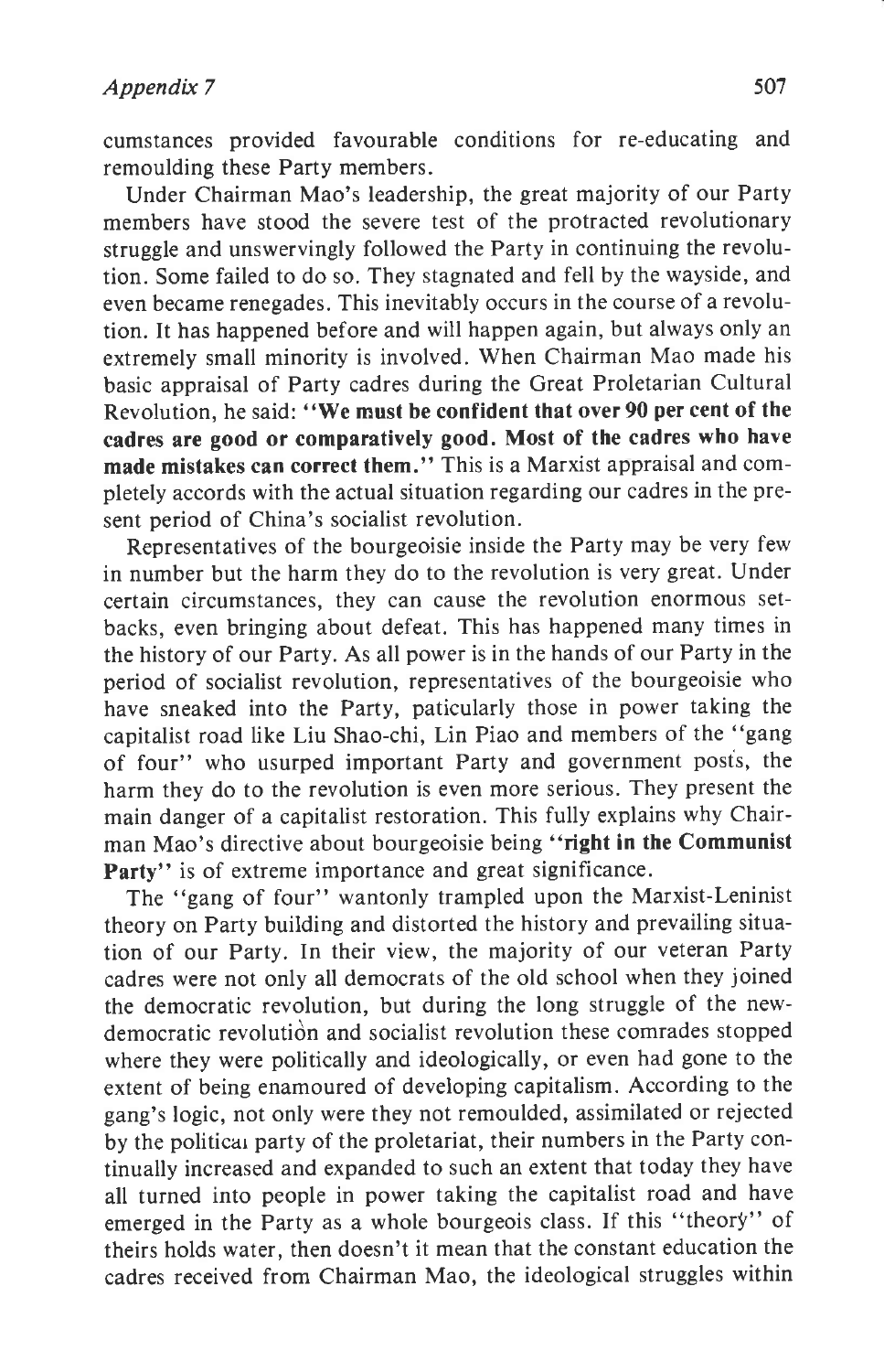the Party and the long years of revolutionary practice have had no effect at all in heightening the political-ideological level of Party members and in purifying the ranks of the Party? If this were the case, the victories of the new-democratic revolution and socialist revolution in China would have been inconceivable.

#### The Gang's Motive in Reversing the Relations Between Ourselves and the Enemy

The "gang of four's" distortion of Chairman Mao's directive about bourgeoisie being "right in the Communist Party" has turned upside down the relations between ourselves and the enemy in the socialist revolution. The "bourgeoisie inside the Party" they spoke of certainly does not mean the handful of Party persons in power really taking the capitalist road; they were in fact trying to unjustifiably pin this label on the majority of veteran cadres who joined the Party in the period of the democratic revolution. They made it very clear: "The targets of the revolution today are the democrats who lived on chaff in the old society, were wounded in the war against Japanese aggression, fought in the War of Liberation and crossed the Yalu River during the war of resistance to U.S. aggression and aiding Korea." They wanted to "ferret out a whole layer of people" which included such outstanding senior proletarian revolutionaries as our respected and beloved Premier Chou. Of course, members of the "gang of four" were not limiting themselves to overthrowing veteran cadres. New cadres who did not follow them were labelled capitulationists and indiscriminately overthrown also. In doing this, the gang was not overthrowing just a number of people. In cruelly suppressing Chinese Communist Party members, it was also out to denigrate the history of our great, glorious and correct Party and thoroughly wreck it.

Why was the gang so hostile to the old comrades who had followed Chairman Mao for decades in making revolution? Why were they so hellbent on hounding such comrades to death? It has now become startlingly clear. They were a bunch of ruthless counter-revolutionaries who had secreted themselves inside our Farty. As Chairman Hua pointed out: "The 'gang of four' is in fact a sinister gang of these new and oldtime counter-revolutionaries." They were typical representatives of the bourgeoisie within the Communist Party, typical representatives of the Chiang Kai-shek Kuomintang hidden in the Communist Party, and unrepentant capitalist-roaders still on the capitalist road. For a long time, they decked themselves out inside the Party as revolutionaries while practising revisionism, creating splits and engaging in intrigues and conspiracies in a vain attempt to subvert the dictatorship of the